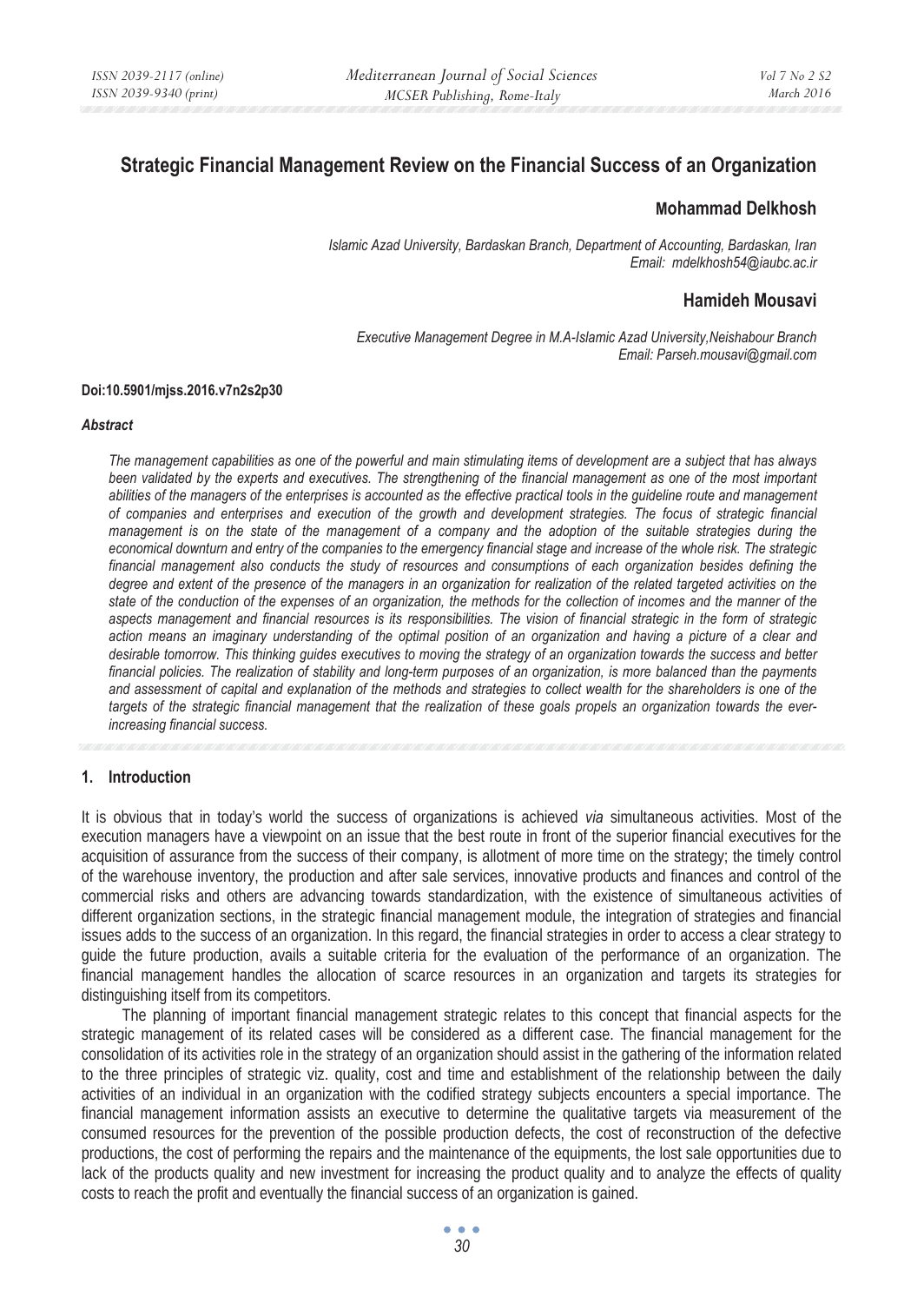#### **2. The Strategic Financial Management Role in the Financial Success of an Organization**

The several alterations that have been created in the recent years in the commercial environment have compelled the economic units to face expansive challenges. One of these challenges is the intensification of global competition, and the increase in the number of companies has manifested this fact that the managers for the increasing profitability should make use of the existing opportunities in the international markets. Likewise, the technology development, has forced many institutions to use the new technology that has made the possibility of mass production possible in a short span of time. With the use of the strategic financial management the progress of an organization from the viewpoint of managers' performance and financial growth of an organization will be possible. An emphasis on the customer orientation, the evolution in the management of the organizations, the timely delivery of products and services and innovation in the production, are the other important cases that the managers should pay attention to them. On the other hand, the social, political and cultural changes has increased the flexibility and adaptation abilities of the institutions, and consideration of the organizational external factors and production of goods or conduction of the services in accordance with the needs of the customers in the global scale, has achieved much importance. The execution of strategies necessitates that an organization considers its annual goals, determine the policies, creates a motivation in the staffs and assign the resources in a manner that the formulated strategies are implemented.

The assessment of strategies – the strategies should be assessed since the success of today cannot guarantee tomorrow's success. Prior to anything else, the strategic management is an excellent task management, because the success if fully related to the future of an organization and the effort in specification of the context has an aim to the orientation of the main tasks of the managers. He thinks that in the specified periodic horizon, what will be the organization and for acquisition of these results which tasks should be carried out. The financial strategies of an organization are in association with the other strategies and the success of an organization is in the shadow of the favorability of these strategies. In the following diagram, the relationship between these strategies has been depicted.

The organizations in the environment that they are nestled have a correlation and interaction within one another. Whatever changes takes place in an environment the organization also accepts an effect from it. For this reason the strategic management will chase the environment from proximity. The financial management as well as the strategic management is both the complete interdisciplinary methods that integrates into a very useful method and leads to strategic financial management. The strategic financial management has not been accepted in an expansive manner since it is specified with a wide range of methods or has been limited to the special methods. The strategic financial management specifies the goals, decisions and the activities in an organization and up to the lowest levels determine the initiation movement point for each person.

Overall the financial strategic of an organization is codified through the stages that includes the state of how to meet the customers' preferences, the allocation of resources and the execution of new strategies for the customer satisfaction, the evaluation of performance and the assessment of successes and failures due to the business. So, it seems that the financial strategy is the most oriented strategy of an organization therefore the interaction of it with other organizational strategies are encountered with high importance.

In the strategic financial management three types of management are considered: investment strategy management, the financial provision and ultimately the profitability and the optimal combination of these three strategy kinds and its optimum management, will encompass the financial success of an organization. The financial executive of the company is continuously encountered with decision in these three modules and seeks an access to the combination of the policies and decision in order to correctly guide the institution in these three modules that finally fulfills the aim of value creation and maximization of the wealth. The basis of value creation that is the final aim of the activity of an economical organization and is the financial management knowledge is situated on these three simple principles: the hope that the monetary that is availed via the company or the economical organization is more than the money that you enter it. On this basis the financial management looks forward that with an efficient management create the short term and long term cash flows and an increased cash phases. Among the most basic decisions of financial managers of an organization is the knowhow of financial provision of a company with the lowest possible cost and the financial leverage has a significant role in the structure of the capital of a company. After the creation of the capital for an organization that is with an aim of cutting down the capital cost, the capital structure is followed, the state of the optimal investment is one of the tasks of the strategist financial managers of an organization that the financial strategy with determination and completion of the financial policy govern it on an organization. Eventually, the interest division section is under consideration that the accumulated profit as a financial provisional source can be divided as a share or in the form of a cash.

The strategic financial management is the collection of management decisions and actions that determines the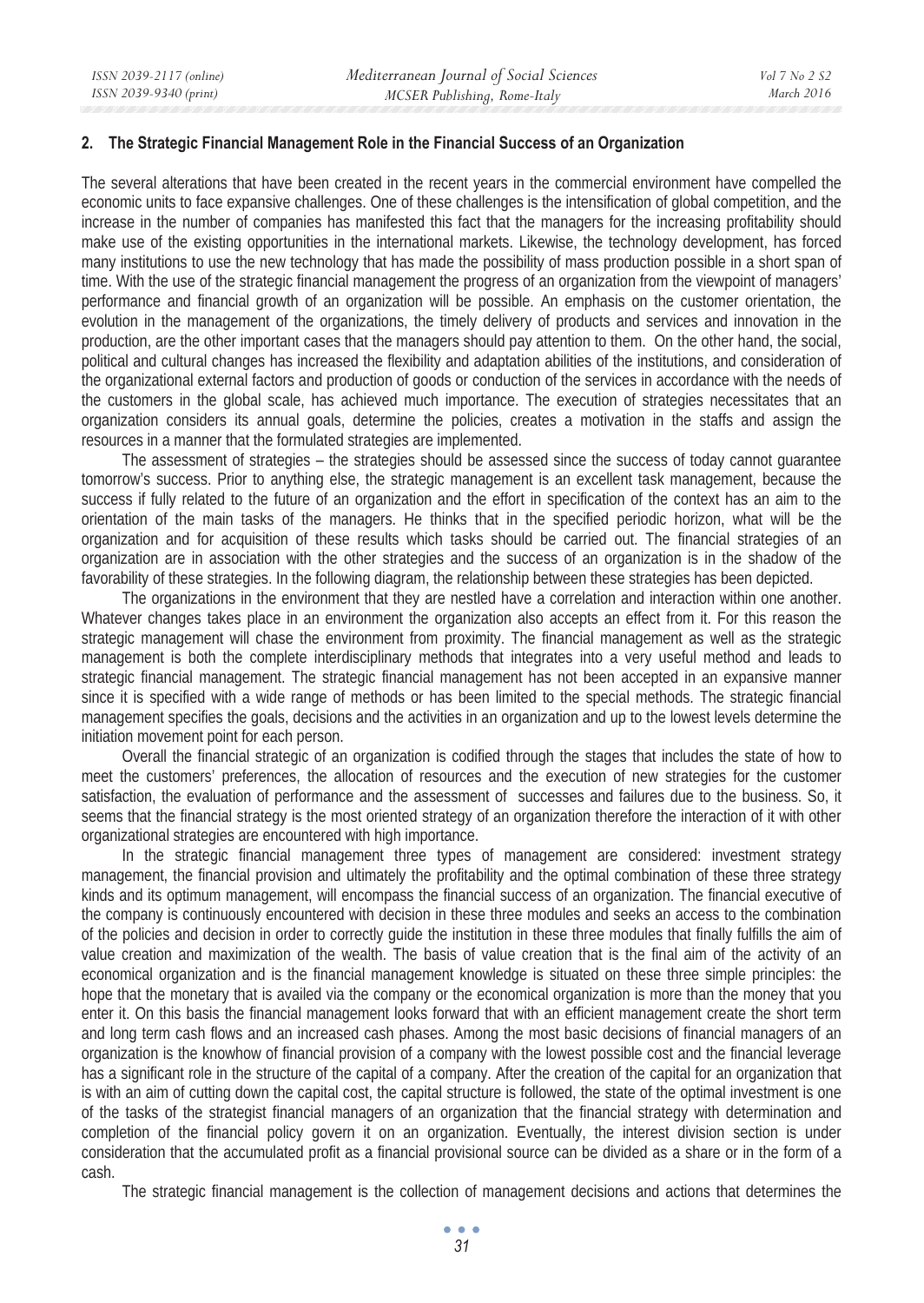| ISSN 2039-2117 (online) | Mediterranean Journal of Social Sciences | Vol 7 No 2 S2 |
|-------------------------|------------------------------------------|---------------|
| ISSN 2039-9340 (print)  | MCSER Publishing, Rome-Italy             | March 2016    |
|                         |                                          |               |

long-term performance of a company. The strategic financial management includes the environmental assessment, strategy formulation, strategy implementation, evaluation and control. Therefore, the strategic management focuses and assesses the opportunities and foreign threats and emphasizes in the shadow of considering the strength and weakness points of a company. The objective of strategy compilation is that the company's mission is determined. In fine, it is identification of the factors that in an external environment either threaten an organization or create the opportunities. It relates to identification of the internal weak and strong points of an organization, setting the long-term objectives, considering the various strategies and selecting the specific strategies in order to continue the activity.

The source should create a value, or in other words, either reduces the costs or increases the price of the commodity. The rare and invaluable resource should also be difficult to be imitated. In order to avoid the duplication of competitors and maintain the resource competitive advantage, some obstacles should exist. A source and its output and exit are only imitable when the competitors could create or obtain the same resource. An emphasis on the strategy components and contents such as the competitive position and its relation with the performance of a company is out of the center of attention and the researchers should focus on the state that how a company makes a suitable competitive position and which factors cause that a specific performance is obtained. The strategy process of researchers has a focus on the state of a manager that how he could continually have an impact on the strategic position of a company *via*  suitable decisions and utilization of administrative systems. The purpose of administrative systems is organizational structure, planning, control, motivation, human resources management and the value system of a company. The strategy process approach considers that how an efficacious strategy is formed in an organization besides giving an importance to it and its effective execution.

#### **3. The Perspectives of an Organization's Financial Success in the Ray of Strategic Financial Management**

The concept of strategic financial management is planning and control which define the rules of management accountants with the management control and functional control of the activities. The strategic financial management conducts the needed predictions and the financial information analysis in the markets of products, companies and the competitors' costs and cost structures and maintenance of the strategy of the companies and the items related to the competitors in these markets in a number of the courses. The term strategic financial management refers to the internal finance or management that with appropriate and needed measures for the monetary information in the management is investigated for a range of the targets. The cost acquisition of cost, the financial management performance has been provided with the information necessity for the assessment of stocks and the similar objectives.

The financial management is a strategic factor that causes the multifunctional method for the efficient management challenges. The role of financial management is for the provision of information that is related to the strategic management task, because in the practice it could considers the very different formations depending on the state of unique management decisions to follow their common goals, and these cases have a significant role in the financial success of an organization. The decisions that are taken for the acquisition of assurance from the effective allocation of resources, requires a variety of accounting information that accounting management alone could provide it for the managers.

The strategic financial management can be defined as a process for identification, collection, selection and analysis of the financial data for the assistance to the team of management for the strategic decisions and effectiveness organizational assessment. Establishment of a relationship between the provided information via the accounting management with the company aims is the only method to change the accounting management to a useful tool for the decision making. In this term, it is needed that the financial management and the company management have the complete participation. The strategic financial management is remembered as a response to the criticisms and it is an attempt that is conducted *via* the management accountants so that are surmountable on the introvert nature of the financial management.

The organization planning and the mode of minutes planning, the successful methods in the employment, the practical principles of increasing the efficiency of personalized sale and marketing, the procurement and operations, the principles of internal controls in the financial section and other cases with a correct strategic management is efficiently covered by the organization. The information in the strategic financial management includes all the financial and nonfinancial information needed by the managers and the information relevant to revenues and costs, is limited only to the short-term courses. While the economical units for success should consider the non-financial information even in their planning. Some believe that the financial management is an evolutionary of the financial management and some know it as a more ambitious stage of financial management, but in any case the strategic thinking has caused that the management accountants have expanded the sphere of the information to the level of the Managing Director and achieve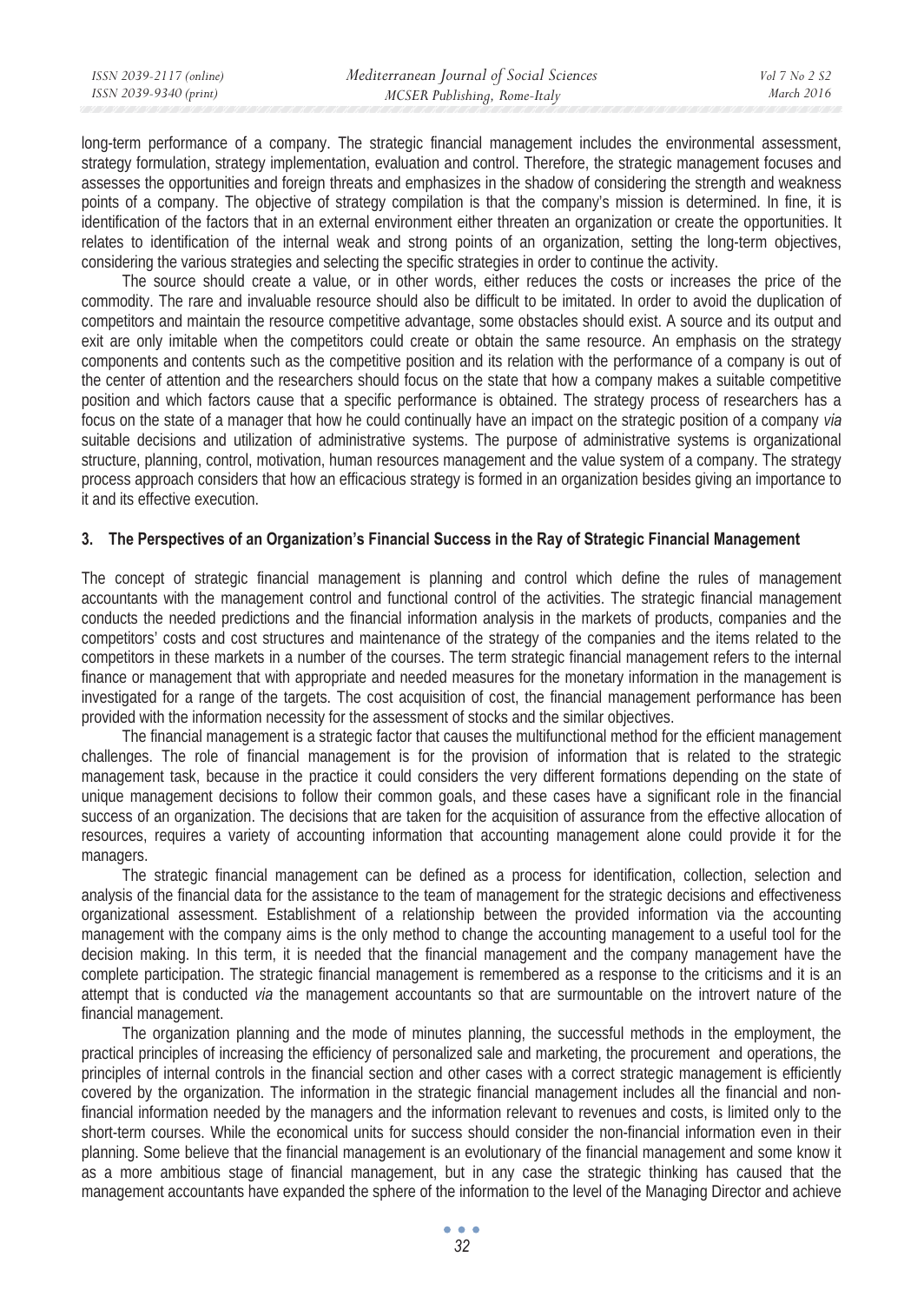| ISSN 2039-2117 (online) | Mediterranean Journal of Social Sciences | Vol 7 No 2 S2 |
|-------------------------|------------------------------------------|---------------|
| ISSN 2039-9340 (print)  | MCSER Publishing, Rome-Italy             | March 2016    |

a more important role in the assessment of critical success factors and the acquisition of these vital factors will open a window to the financial success of an organization.

In the administration of organization in accordance with the strategic financial management, the internal factors, including the financial ability, intellectual capital, organizational structure, the employee morale, the profitability and the external factors such as political, legal, economical, social and cultural, technological factors and competition are being assessed. In this route the value chain analysis, the life cycle analysis of the products and the matrix adjustment of the products have been exploited and even the weak and strong points, opportunities and threats are identified and with the comprehensive performance management and patterning, the financial success factors are identified.

The strategy besides the enforcement of the principles and management catechism in the organizations and communities determine the destination or the outlook and the route to reach that destination and specifies to the organizations that always observes itself in a competition field and are compared with the similar competitors or organizations and this does not create any limitations due to the nature of the organizations. In the process of compilation of the destination and route strategy with an authenticity on the internal abilities and capabilities of an organization and even is designed on the environment conditions. Therefore, according to the strategic financial management principles a professional accountant involved with an organization is a team of the senior management and carries out his duties for the strategy development and the implementation with an aim to create the customers and the share value and a powerful competition position for an organization in order to access the strategic target of an organization i.e. financial success.

In the financial management an effective strategic is considered, in general the organizational effectiveness is an access to the priorities and the multiple targets in the framework of common value system with the organizational culture. In a manner that the acquisition of the targets from the cost and time viewpoint is optimal and provides the satisfaction for the benefactors that are striving towards the acquisition of their goals and definitely this satisfaction is the same financial satisfaction of an organization.

## **4. Results**

The experimental studies have shown that most of the competitors have faced failure when encountering with the strategies of the big companies during an execution. For determination of the access limit to the goals, the executed strategy should be controlled as well as monitored. The financial criterion in the implementation and monitoring of the companies' strategies, with specific financial objectives related to the industry assist in the measurable and increases the capabilities of an organization. They create the stable competitive advantage that increases the corporate value and reaches the main aim of the entire benefactors. Besides, the development of service provision for the customers as one of the most important internal strategic factors has a direct influence on the financial success of an organization. Undoubtedly, this work should be carried out *via* the section of an organization that has a comprehensive outlook and could form a balance and equilibrium between the objectives and needs of today and the requirements of tomorrow and also could assign the human and financial resources in a manner that terminates to the main and the desired results. For the codification of the strategies, in an effective manner, the weak and strong points of an organization should be determined from the financial viewpoint. An epilogue is that every organization under the strategy management turns more profitable, thus the financial success of an organization under the execution of a strategic financial management is a clear imperative.

## **References**

- Ali Rezaeiyan. Organizational behavior management (concepts, theories and applications). Tehran, Management Faculty Publications, Tehran University, 1993, pp. 266-267.
- Ali Delavar. The statistical methods in psychology and educational sciences. Tehran: Payam-e-Noor University Publications, 1994, pp.  $246 - 247.$
- Kourosh Fathi Vajargah. An acquaintance with the in-service training of staffs (education management and planning and staffs). Tehran: Total Administration of In-service Training Publications, 1994, pp. 34-35.
- Mohammad Farahmandiyan. The importance of training for teachers.Teacher Development Journal. Nineteenth Year, December, 2000, Issue No. 153.
- Reza, Zarinfard. A glimpse into the performance of the department of teacher education, and …. The Journal of Management in the Education and Training, Vol. VI, No. 23-34, Autumn and Winter 1994, pp. 97.
- Richard, M; S. and Lyman W., Porter.Motivations and behavior in the work. Translator: Sayyid Aminullah Alavi. Vol. I. Tehran. State Management Training Center Publications, 1993.pp. 49.